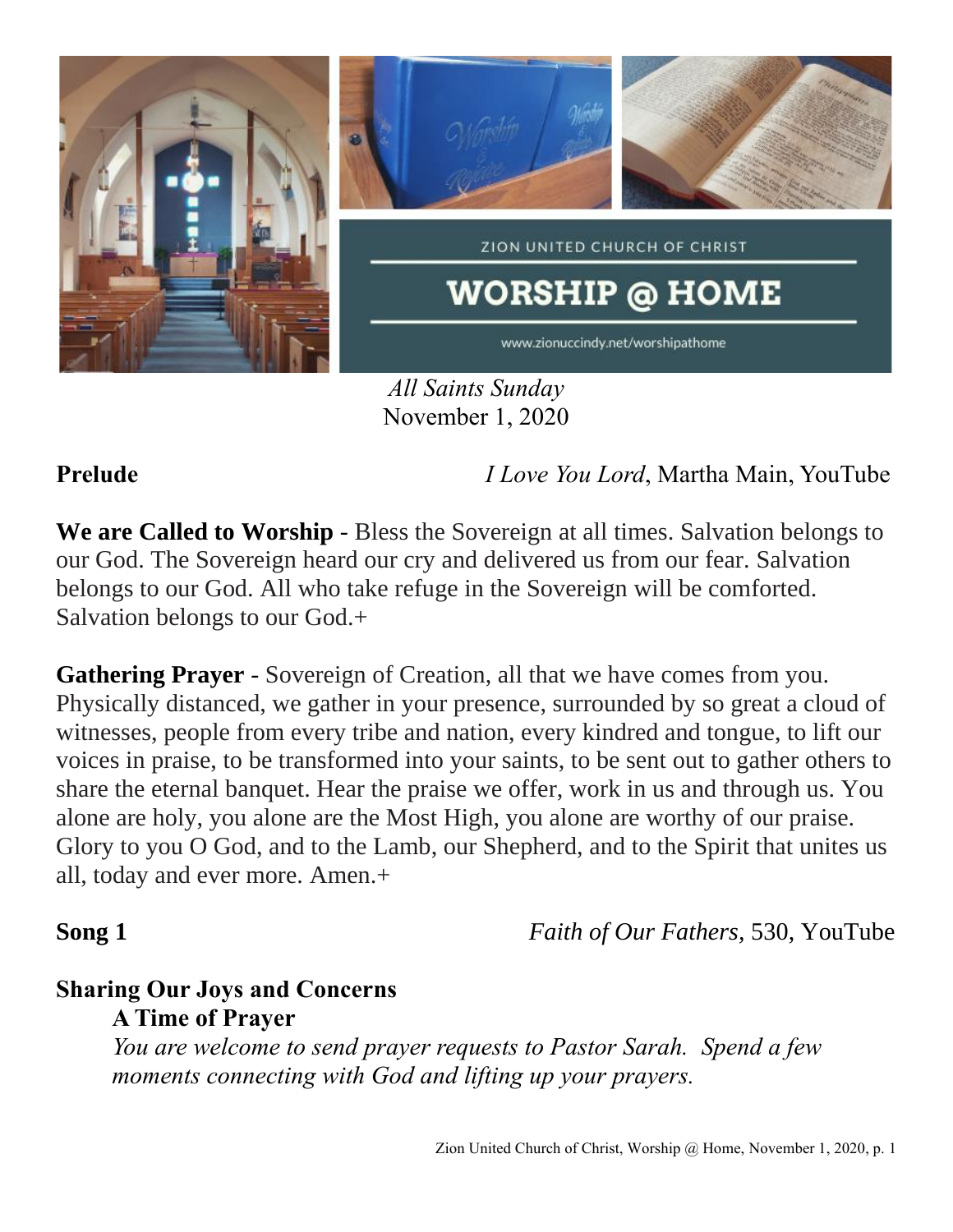## **The Lord's Prayer** (unison)

Our Father, who art in heaven, hallowed be thy name, thy kingdom come, thy will be done, on earth as it is in heaven. Give us this day our daily bread. And forgive us our debts, as we forgive our debtors. And lead us not into temptation, but deliver us from evil. For thine is the kingdom, and the power, and the glory, forever. Amen.

### **ALL SAINTS DAY CELEBRATION A Litany for All Saints Day**

Today we fall back, not just our clocks to usher in the dark days of winter, but we fall back upon our memories of loved ones gone from this realm. We fall back upon the emptiness that we still sometimes feel at their absence. We fall back upon our gratefulness that such a cloud of witnesses paved the way for us. We fall back upon our faith that just as the Holy walked with them, so too the Holy walks with us. And today let us also fall back into the arms of loved ones still with us. And remember to say how much they mean to us. And today let us also fall back into the everpresent arms of God. And remember to say, "Thank you, thank you, thank you."<sup>1</sup>

### **We Remember the Saints of Our Church**

Arthur Goodblood August 14, 1930—June 3, 2020 Elmer Griebelbauer February 25, 1927—June 28, 2020 Robert Sells July 1, 1928—August 26, 2020 For others we have loved and lost…

**Special Music** *For All the Saints,* Zion Virtual Choir, YouTube

**A Prayer for All Saints Day** - On this All Saints Day, we remember and celebrate saints of yesterday and of today; faithful people who set their hopes on Christ and who, with their lives, praised God. May our hearts and minds be open to new realities in Christ. We want to be counted among saints who will inherit your kingdom. Inspired by the saints who have come before us, may we commit ourselves to living lives that are pleasing to God. Amen.

## **We Hear God's Word** Matthew 5:1-12

When Jesus saw the crowds, he went up the mountain; and after he sat down, his disciples came to him. Then he began to speak, and taught them, saying:

<sup>1</sup>©www.worshipdesignstudio.com Used with permission.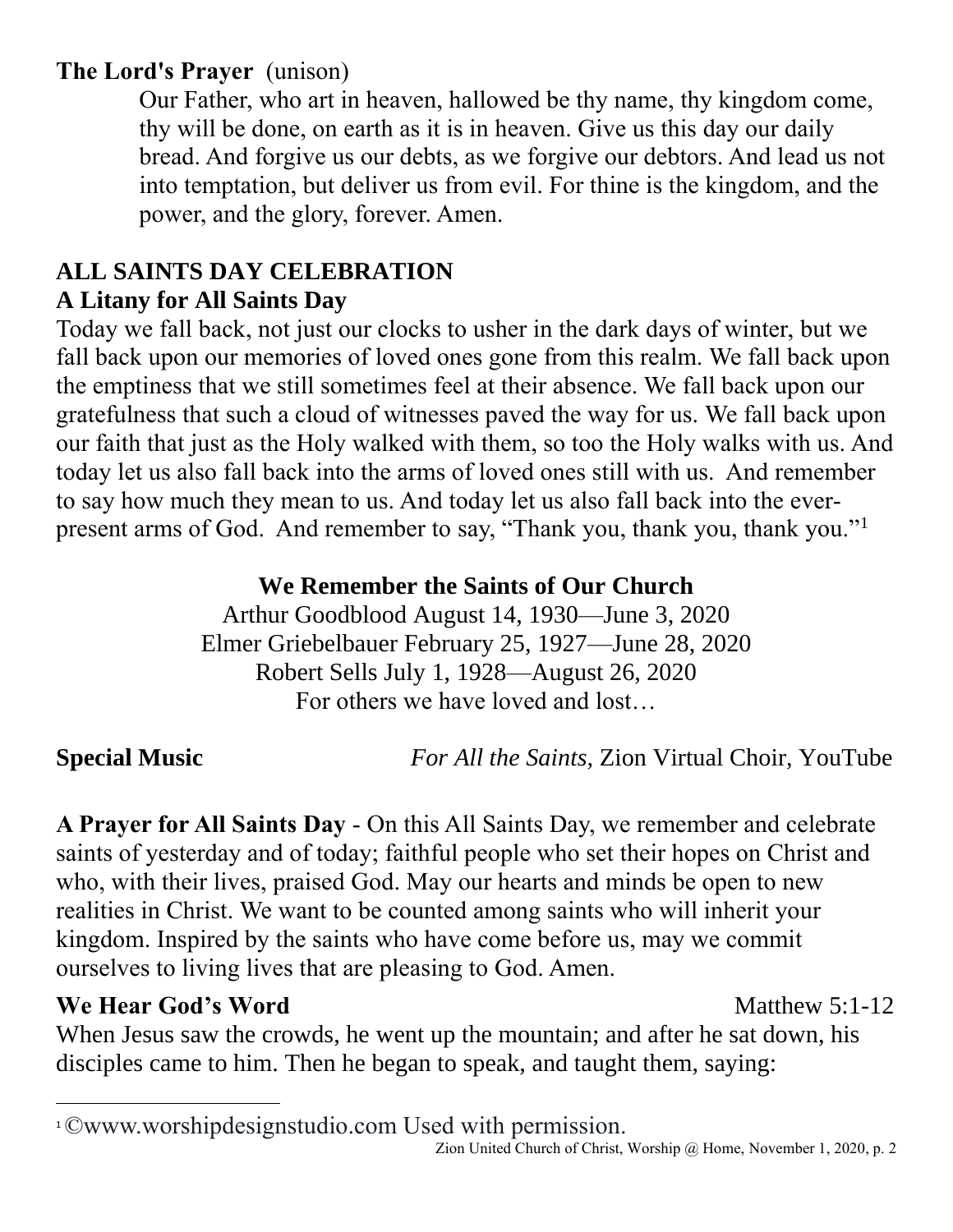'Blessed are the poor in spirit, for theirs is the kingdom of heaven.

'Blessed are those who mourn, for they will be comforted.

'Blessed are the meek, for they will inherit the earth.

'Blessed are those who hunger and thirst for righteousness, for they will be filled.

'Blessed are the merciful, for they will receive mercy.

'Blessed are the pure in heart, for they will see God.

'Blessed are the peacemakers, for they will be called children of God.

'Blessed are those who are persecuted for righteousness' sake, for theirs is the kingdom of heaven.

'Blessed are you when people revile you and persecute you and utter all kinds of evil against you falsely on my account. Rejoice and be glad, for your reward is great in heaven, for in the same way they persecuted the prophets who were before you.

### **Meditation** *Blessed Assurance*

**We Respond to God's Word with Our Giving -** You're invited to take out your checkbook in these moments. As you write out your offering, be prayerful with each letter and number. In times such as these, when money becomes tight and our economy is under strain, God invites us to be generous and give what we can. These are gifts we freely give, as we are able and as we are called.

We ask that you please mail in your offerings to our office. Zion United Church of Christ 8916 E. Troy Ave. Indianapolis, IN 46239

You can now submit your offerings on our website through a secure PayPal donation button. Please know that PayPal receives a 2.2% processing fee and a \$0.30 transaction charge. You are able to set up reoccurring, monthly payments. Check it out on our website at www.zionuccindy.net/donate.

## **The Doxology** (Please sing the version that is most meaningful to you)

*Version 1 Praise God from whom all blessings flow; Praise him all creatures here below; Praise him above, ye heavenly host: Praise Father, Son, and Holy Ghost. Amen.* *Version 2 Praise God from whom all blessings flow; Praise God all creatures here below; Praise God for all that love has done; Creator, Christ, and Spirit One. Amen.*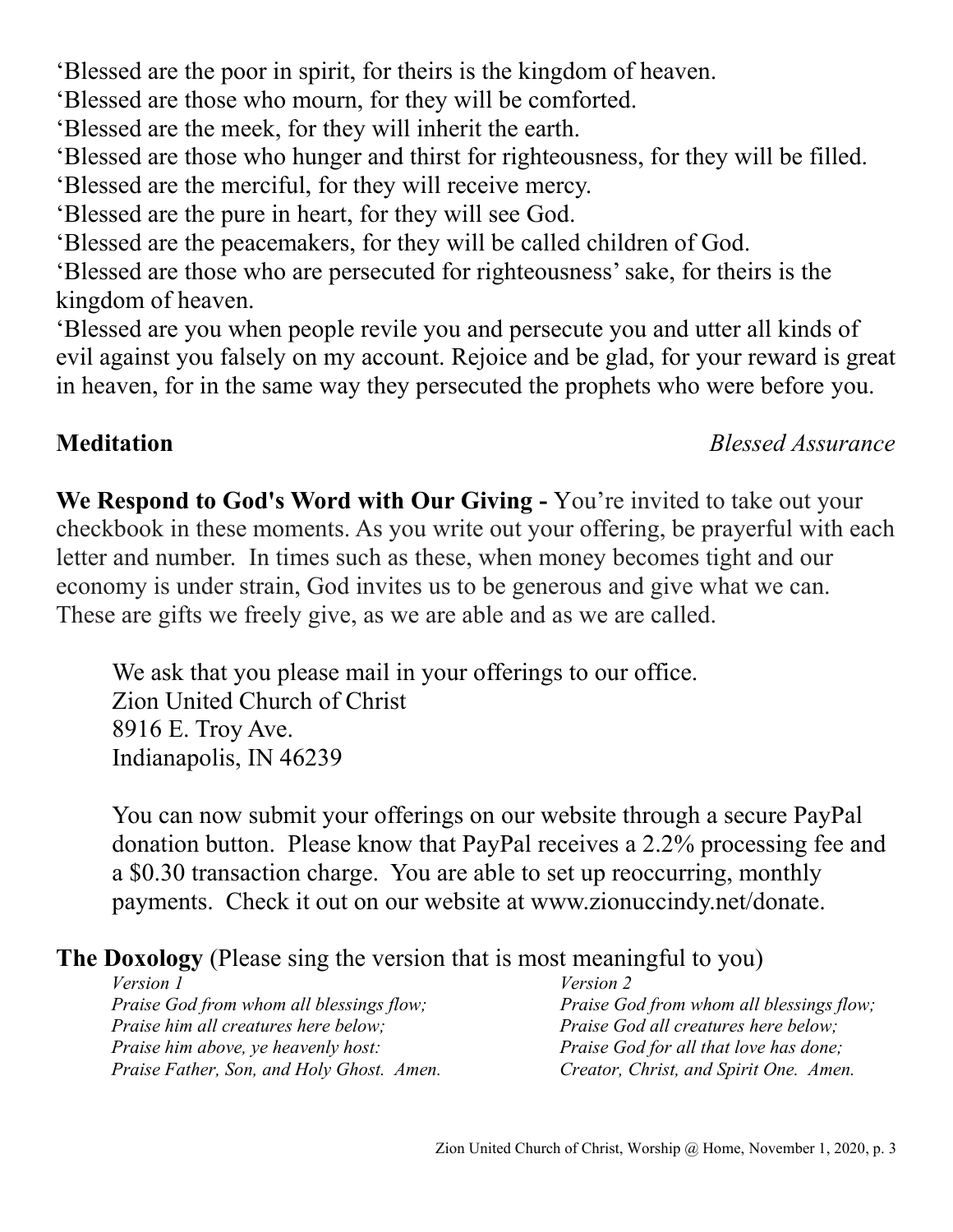**We Give Thanks** – Living God, we are your people, we carry your presence. Use us and our gifts to accomplish your mission in the world. Multiply our effort to meet every need. This we pray in the name of Christ, whom with you and the Holy Spirit, reign in our hearts and lives, one God now and forever. Amen.+

### **We Gather at the Table**

**Song 2** *Let Us Break Bread Together*, 699 YouTube



**Set Your Place at the Table**—Communion was first celebrated in the homes of those in the early church. Friends and family would gather together to pray, singing songs, and break bread. We carry on that tradition today. Whatever you have on hand to celebrate communion will work just fine, because this ancient ritual is not about what we use for this meal or where we partake of it. Instead, it is about the act of remembrance. So gather around the table, prepare your place, and remember that Christ is in our midst.

**Our Invitation—**Jesus said: "I am the bread of life. You who come to me shall not hunger; you who believe in me shall never thirst." In company with all believers in every time and beyond time, we come to this table to know the risen Christ in the breaking of the bread.

**The Words of Institution**—We remember that on the night of betrayal and desertion, and on the eve of death, Jesus gathered the disciples for the feast of Passover. Jesus took bread, and after giving thanks to God, broke it, and gave it to the disciples, saying: "This is my body which is for you. Do this in remembrance of me." In the same way also the cup, after supper, saying: "This cup is the new covenant in my blood. Do this, as often as you drink it, in remembrance of me." Therefore we proclaim the mystery of our faith.=

**Our Confession**— Holy God, we so often fail to remember how profoundly you love us. You bless us even when we are at our wit's end. You created us, and you love us as we are, even as you inspire our desire to be better through your Holy Spirit. Forgive us when we fail to remember that we are the body of Christ, saints-